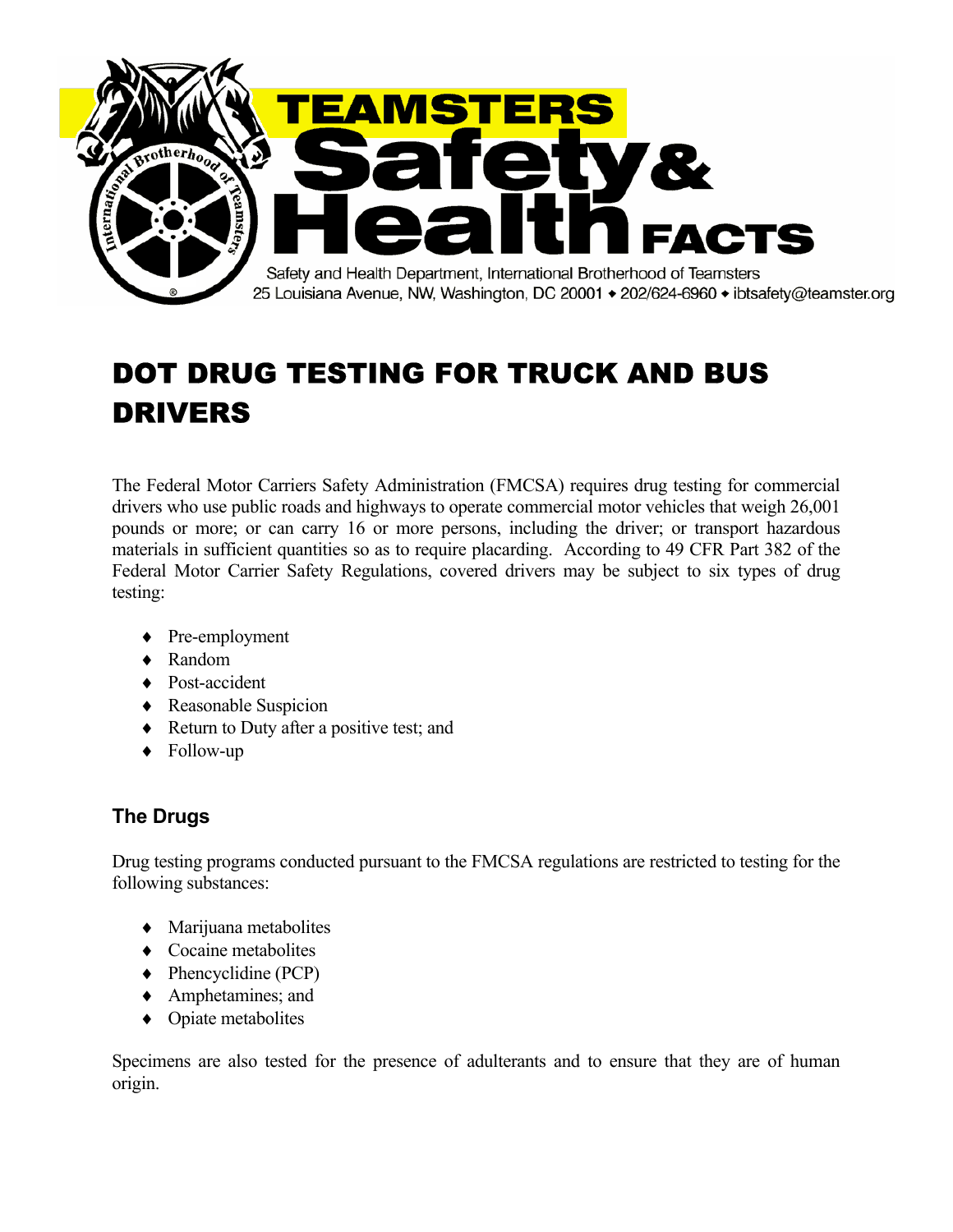## **Pre-employment Testing**

Motor carrier employers must conduct pre-employment drug testing for all drivers prior to allowing them to perform safety sensitive functions.

#### **Random Testing**

Motor carriers are required to randomly test 50% of the drivers each year. These tests must be unannounced, the process for selecting drivers must be scientifically valid and each driver must have an equal chance of being tested. After being notified that he/she has been selected for a random test, the driver must proceed directly to the testing site. A "split sample" urine specimen must be collected. The split sample is stored and available for testing, if necessary.

#### **Post-accident Testing**

A driver must produce a urine specimen for drug testing as soon as possible, but not later than 32 hours after any reportable accident, if he/she has been cited for a moving violation in connection with that accident. Testing not performed within this time frame must be documented and kept on file as to the reasons why.

A reportable accident is one that: results in a fatality, or a citation is issued to the driver within 8 hours; and, a person involved in the accident is injured and receives medical treatment away from the scene of the accident; or one or more vehicles incur disabling damage requiring tow away from the scene of the accident.

Leaving the scene of an accident is considered to be an automatic refusal to take the required drug test. However, the driver may leave the scene to seek assistance in responding to the accident, or to obtain emergency medical care.

## **Reasonable Suspicion Testing**

Drivers can be tested for "reasonable suspicion" when the employer believes the driver's behavior, appearance, speech or body odors are indicative of drug use. The observations must be made by at least one supervisor/company official, two if available, and must be conducted immediately before, during, or immediately after the driver performs a safety sensitive function. The observer must have been trained per FMCSA requirements, in the detection of probable drug use by observing a person's behavior and other indicators. The observer must document the driver's conduct in writing within 24 hours. Suspicion is not probable and thus not a basis for testing if it is based solely on third party observation and reports.